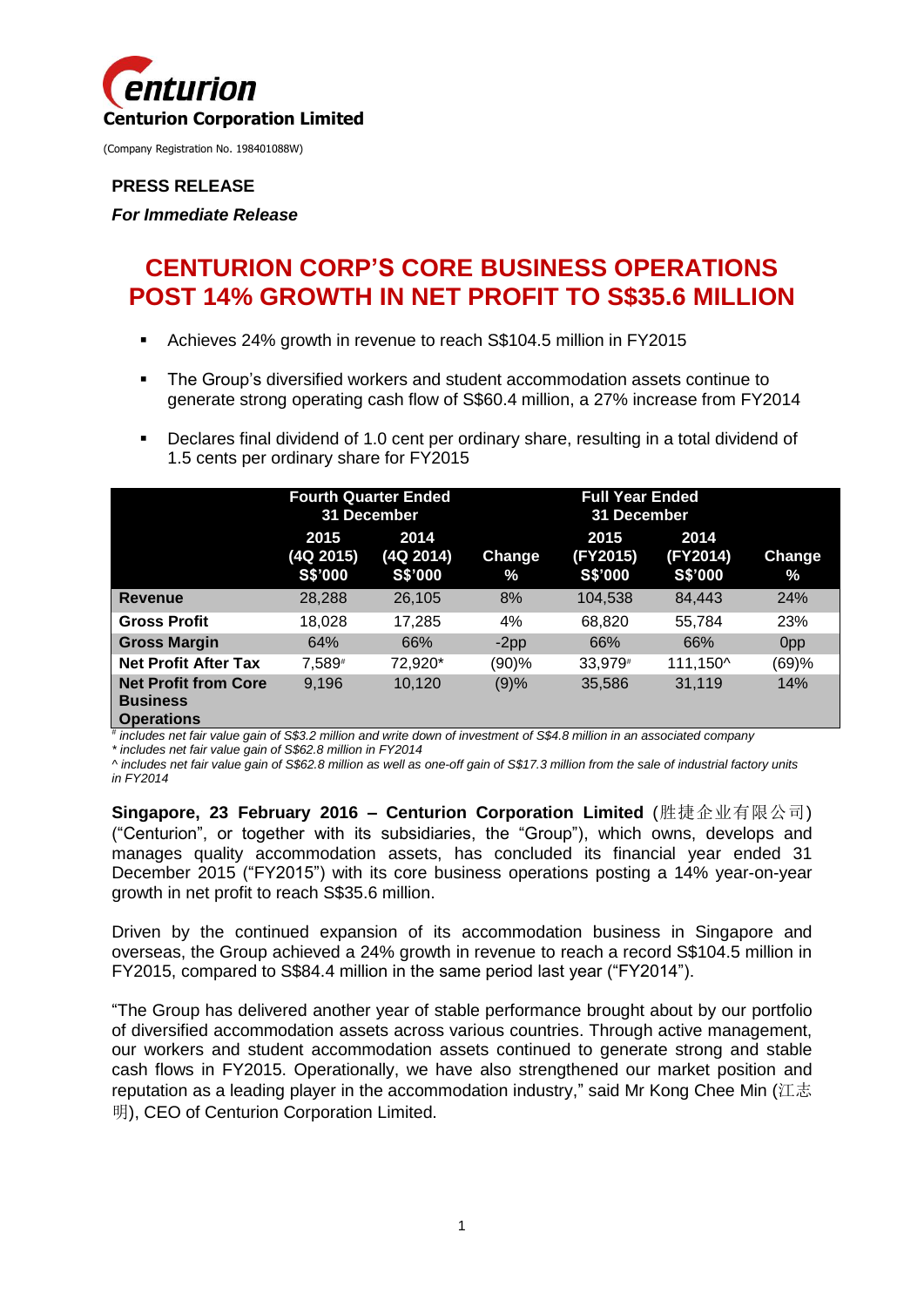

To reward shareholders, the Board has recommended a final dividend of 1.0 Singapore cent per share. Together with the interim dividend of 0.5 Singapore cent per share, this brings the total dividend declared in FY2015 to 1.5 Singapore cents per share.

In FY2015, the Group's accommodation business registered a 30% rise in revenue, which stemmed largely from its successful expansion into the student accommodation business, expanded bed capacity in the workers accommodation portfolio and Westlite Woodlands commencing operations in July 2015. As at 31 December 2015, the Group has a strong portfolio of 16 operational workers and student accommodation assets totaling 50,072 beds.

Due to the absence of one-off and similar level of fair valuation gains, the Group's net profit decreased 69% to S\$34.0 million from S\$111.2 million in FY2014. In FY2014, there was a net fair value gain of S\$62.8 million as well as a one-off gain of S\$17.3 million from the sale of industrial factory units at M-Space. Excluding the one-off and fair value gains, and the write down of investment in an associated company, the net profit after tax derived from the Group's core business recorded healthy growth to S\$35.6 million in FY2015, driven by its accommodation operations.

The Group's operational accommodation assets continued to generate stable and strong operating cash flow of S\$60.4 million in FY2015, a 27% increase from S\$47.4 million in FY2014. With active debt and capital management policies in place, the Group's balance sheet remains robust with S\$138.4 million cash and cash equivalents. The Group also has adequate debt headroom, with a long term bank debt maturity profile averaging 12 years, to ensure sustainable growth in the long run.

Meanwhile, the Group's optical disc business experienced a decrease in revenue by 37% due to continued weak demand from its customers for physical optical disc media and the scaling down of the Group's Indonesian plant starting September 2015, which eventually ceased manufacturing operations on 31 December 2015. Nonetheless, the optical disc business contributed a net profit of S\$0.4 million and cash flow of S\$0.6 million to the Group in FY2015.

#### **Workers Accommodation – Staying Competitive to Meet Long-term Demand**

The Group maintains its positive outlook on the long-term demand for purpose-built workers accommodation in Singapore, underpinned by the government's vision to provide foreign workers with quality accommodation and conducive living environment.

Despite the softening of the Singapore economy and increase in supply of beds in purposebuilt dormitories expected to come into the market progressively this year, the Group remains positive on its workers accommodation business, given its strong leadership position and established reputation in the market.

With a total of 27,600 beds across four operating workers accommodation in Singapore, the Group has achieved close to full occupancy in three out of four of them, namely Westlite Toh Guan, Westlite Mandai and Westlite Tuas. Westlite Woodlands, which opened in the third quarter of 2015, has already secured over 50% occupancy, with ramping up efforts currently underway. With the slowdown in the marine and oil and gas sectors, the occupancy for Westlite Woodlands is expected to take longer than the usual six to nine months to ramp up.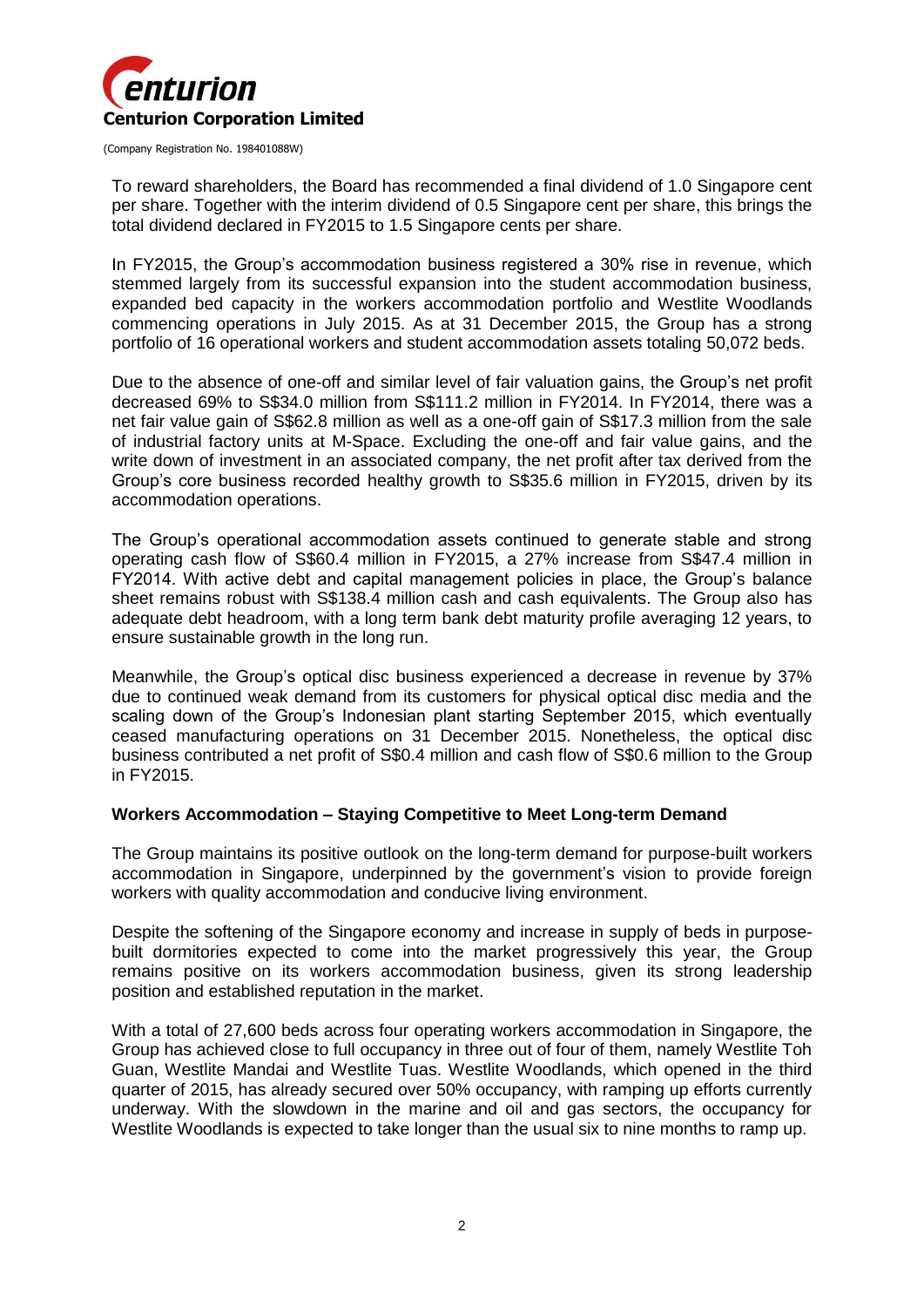

In Malaysia, the overall occupancy rates for the Group's assets continued to stay healthy, although we have recently experienced some softening due to the slowdown in Malaysia's manufacturing sector. Employers are also facing challenges in retaining and recruiting foreign workers partly due to the weaker ringgit. To overcome these challenges, companies in the manufacturing sector are currently exploring various options to further diversify their source of recruitment for foreign workers.

The Group remains confident of its market position as a first-mover in the workers accommodation business in Malaysia, and of the potential of Malaysia staying as a key manufacturing location in the region. To further diversify its business, the Group has also expanded beyond Johor to Penang which is another important manufacturing hub for multinational companies.

Looking ahead, the Group will look to bolster its position in Singapore and Malaysia, by keeping a close watch on the political, social and economic landscape to identify new market opportunities. To stay relevant and strengthen its portfolio, the Group will continue to develop niche and innovative propositions to improve its offerings to end customers. Its upcoming ASPRI-Westlite Papan, for example, collaborates with the Association of Process Industry to incorporate an industrial training facility within its premises, which can equip foreign workers with useful job functional skills to improve productivity.

In the Group's pipeline, there are approximately 19,000 more beds expected from the completion of ASPRI-Westlite Papan in mid-2016, and Westlite Bukit Minyak and Westlite Juru in Malaysia in 2017 and 2018, respectively. Coupled with the ramping up of occupancy at Westlite Woodlands in Singapore, as well as Westlite Senai II in Malaysia which was recently completed in January 2016, the Group believes it is well-positioned to sustain a stable performance and maintain its position in the market.

# **Student Accommodation – Broadening and Diversifying Earnings Base**

The Group's diversification into student accommodation has successfully broadened the Group's earnings, with strong showings in its assets in both the United Kingdom ("UK") and Australia, given the continued growth in tertiary education enrolments in both regions. This diversification of its business has extended to Singapore, with the opening of CSL Selegie in October 2016.

For the 2016 academic year, the Group is expected to achieve close to full occupancy for its 456 beds in Melbourne, Australia, and 1,901 beds across its four assets in Manchester and Liverpool, UK.

According to The Universities and Colleges Admissions Service, the 2015/16 cycle was another record year for UK higher education, with the highest number of acceptances recorded in any cycle, for the third year running. The QS World Ranking for Best Student Cities 2015 has also placed Melbourne as the second best student city. The overall outlook for the Group's student accommodation business remains strong, underpinned by the attractive location of its assets and strong demand for quality purpose-built student accommodation in the educational hubs of Australia and the UK.

In Singapore, the Group is ramping up its marketing efforts for the newly opened CSL Selegie, which is expected to achieve healthy occupancy within six to twelve months of operation. This student hostel is situated in a prime location, a short distance from key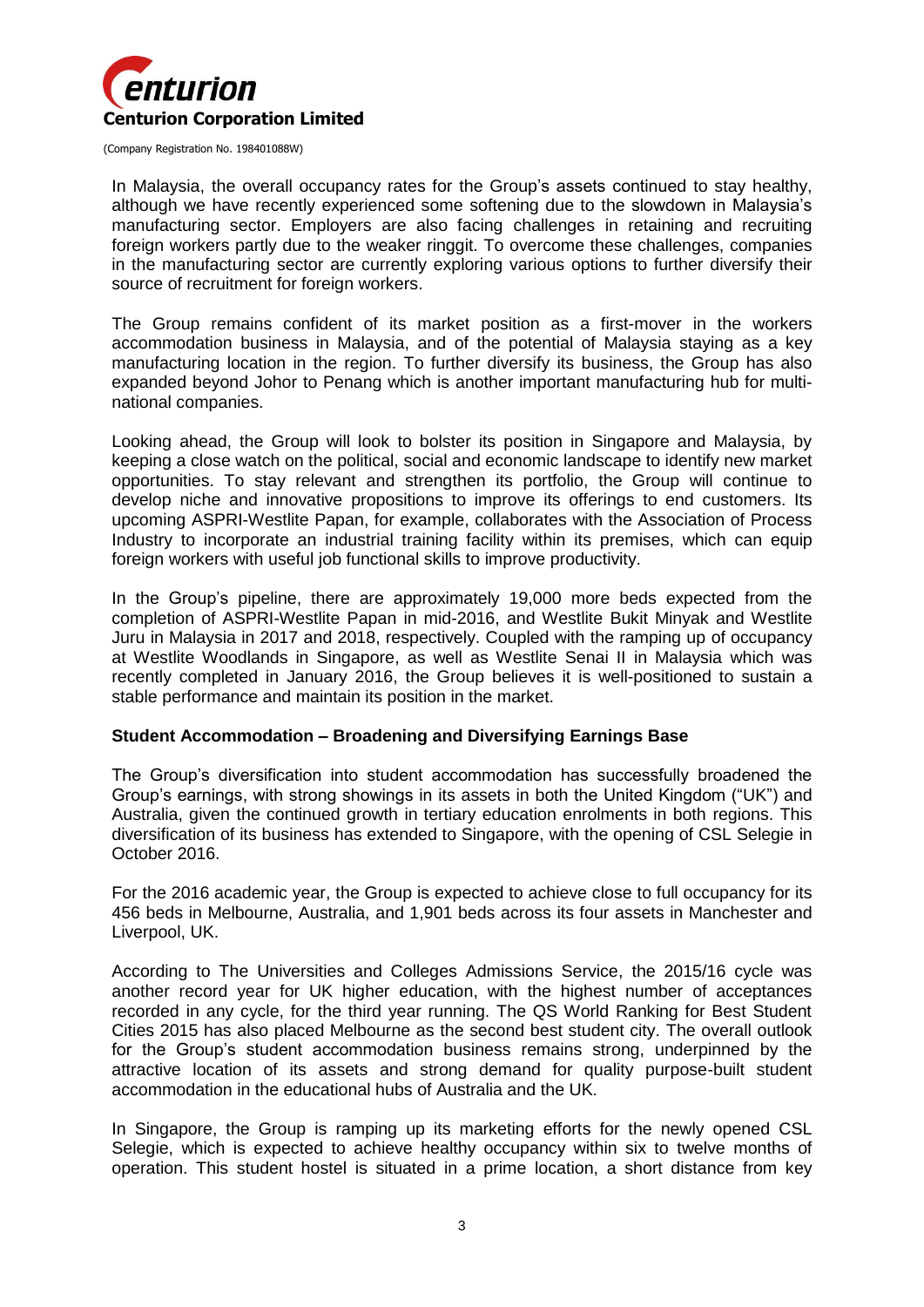

transport facilities and other amenities, and within walking distance of various educational institutions such as Singapore Management University, LASALLE College of the Arts, Nanyang Academy of Fine Arts, Kaplan City Campuses at Wilkie Edge and PoMo, and Education First.

Commenting on the Group's outlook, Mr Kong said, "Notwithstanding the mixed challenges in the workers accommodation industry, we believe Centurion is well-placed among our peers to maintain our position in the market. The overall occupancy rates for our assets are expected to remain relatively healthy, given the competitive strengths of our accommodation assets and our strong management team. Our successful diversification into the student accommodation business in 2014 has broadened the Group's revenue stream across more countries and industries. We will continue to evaluate asset enhancement opportunities and selectively explore opportunities for strategic expansion in existing and new markets."

-END-

#### **ABOUT CENTURION CORPORATION LIMITED**

Centurion Corporation Limited, formerly known as SM Summit Holdings Limited, owns and operates workers and student accommodation assets, as well as a storage disc manufacturing business. Its workers accommodation assets are managed under the Westlite brand and its student accommodation assets are managed under the Centurion Student Living brand.

In Singapore, the Group has a capacity of 27,600 beds across four workers accommodation assets in Toh Guan, Tuas, Mandai and Woodlands as at 31 December 2015. ASPRI-Westlite Papan, its fifth workers accommodation project with 7,900 beds, is under construction and is expected to be completed in mid-2016.

In Malaysia, the Group has a capacity of 19,800 beds across six workers accommodation assets in Johor as at 31 December 2015. Construction of Westlite Senai II with 5,500 beds was recently completed in January 2016. Two projects under planning, Westlite Bukit Minyak, with 5,000 beds is expected to be completed in 2017 and Westlite Juru, with 6,100 beds is expected to be completed in 2018.

The Group has a student accommodation asset with 456 beds in Melbourne, Australia. In the United Kingdom, the Group has a portfolio of four student accommodation assets with a total of 1,901 beds. The Group also operates a 315-bed student accommodation along Selegie Road in Singapore, refurbishment of which was completed in October 2015.

The Group expects to increase its overall portfolio from 50,072 beds as at 31 December 2015 to over 74,500 beds by the end of 2018.

For more information, please visit http://www.centurioncorp.com.sg.